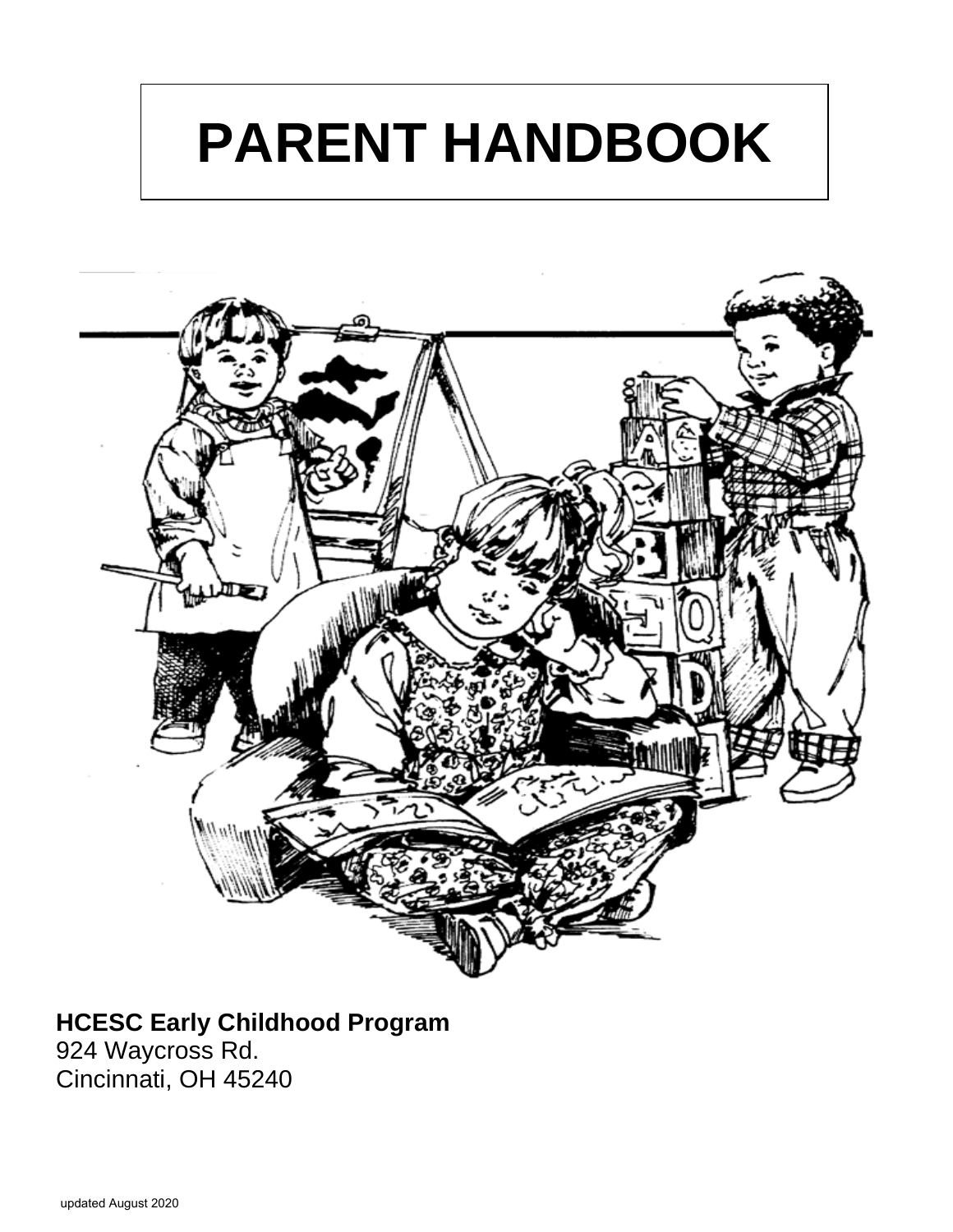# **TABLE OF CONTENTS**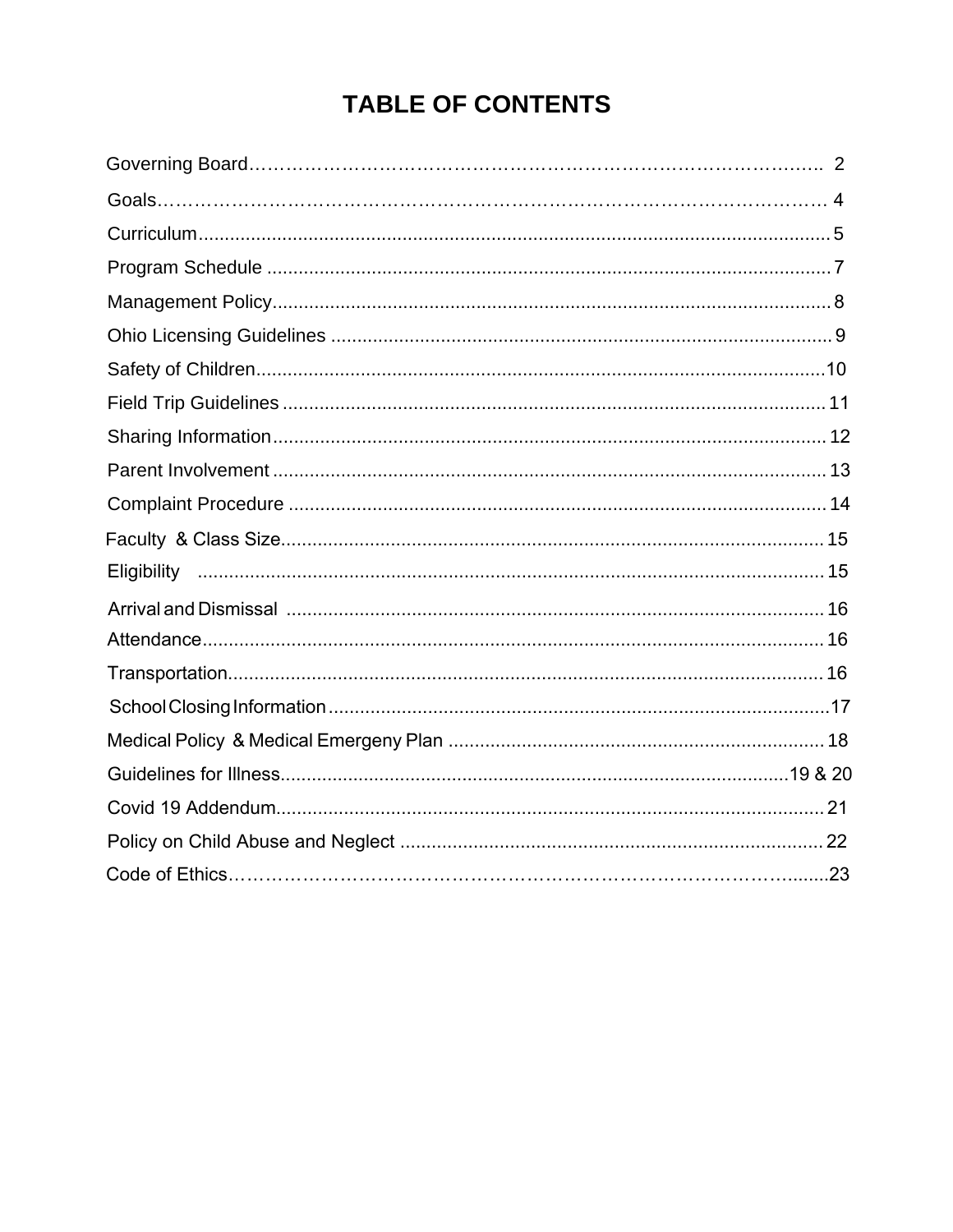

# GOVERNING BOARD FOR HAMILTON COUNTY ESC

### William Ferguson, President

#### Timothy Wagner, Vice President

Sandy Harrod

Fred Hunt

Melody Staudt-Dargis

Administrative Offices

11083 Hamilton Avenue Cincinnati, Ohio 45231 513.674.4200 (p) / 513.742.8339 (f) Center for Early Learning Programs 924 Waycross Road Cincinnati, Ohio 45240

513.674.4299 (p) / 513.851.5747 (f)

The Learning Center at North Norwood

5017 Marion Avenue Cincinnati, Ohio 45212 513.396.5940 (p) / 513.396.5942 (f)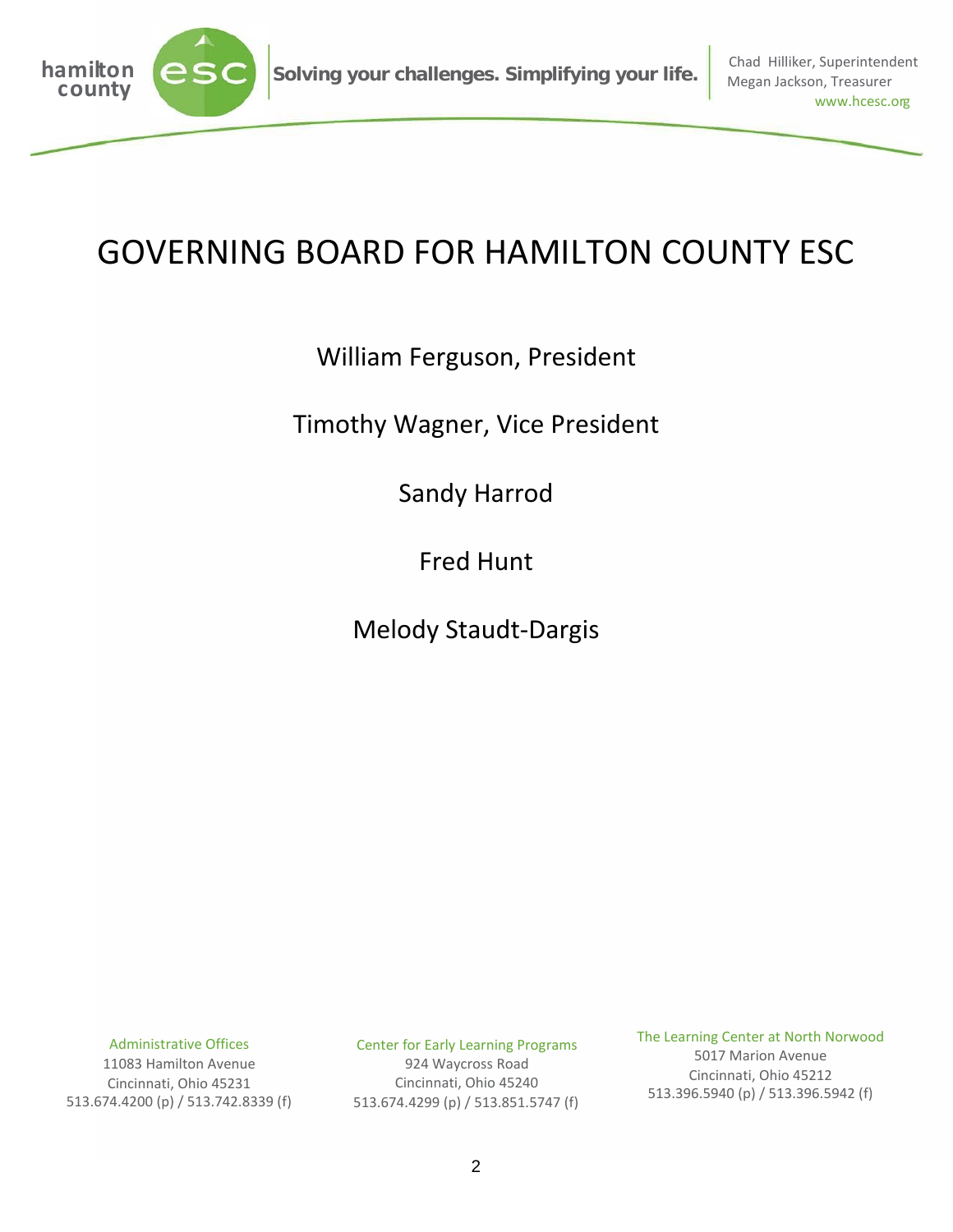### PHILOSOPHY

The educational philosophy of the Hamilton County Educational Service Center's Early Childhood Program is based on a developmental approach to education. Programming is planned to meet each child's social, emotional, cognitive and physical needs as the child passes through predictable and sequential stages of development.

Child-directed, teacher supported exploration and learning experiences are designed so that each child can construct knowledge at their own developmental level and pace. This constructivist model allows children to become active participants in the learning process. Trust, social interaction and play are seen as the foundations on which children develop problem-solving skills, language and self-esteem.

Integrated programming allows all children, typically developing and children with disabilities, to gain a broader perspective of the real world. Children engage in a variety of opportunities and experiences as they interact with peers in the environment.

For children who need a smaller structured environment, a classroom with a low child to teacher ratio is offered. This classroom allows each child the opportunity to further develop their communication, play, social, and motor skills on a more individualized basis.

Families are considered an integral part of the learning experience. They are encouraged to be active participants in their child's educational program.

3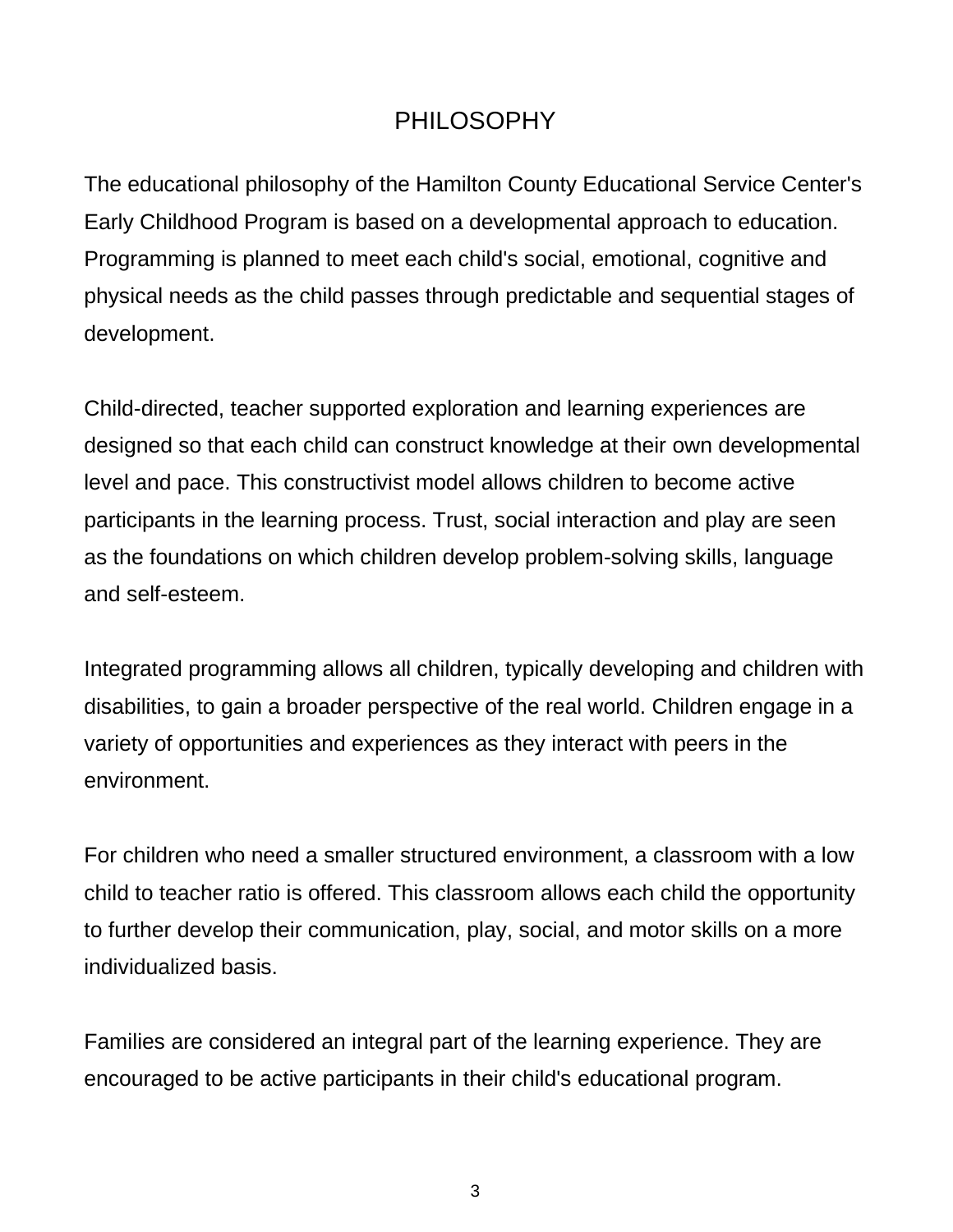# **Early Childhood Program Goals**

Primary goals of the Early Childhood Program are to:

- Provide an environment that respects children of diverse cultural and developmental backgrounds
- Foster the development of positive self-esteem
- Support and promote positive relationships with peers and adults
- Facilitate and encourage the construction of knowledge within an integrated curriculum
- Plan and implement a wide variety of multi-age, multi-level materials and activities
- Offer opportunities for children's active exploration of their environment through play
- Model and promote opportunities for large motor activities
- Maintain confidentiality surrounding children and their families
- Create, build and strengthen a relationship between families and school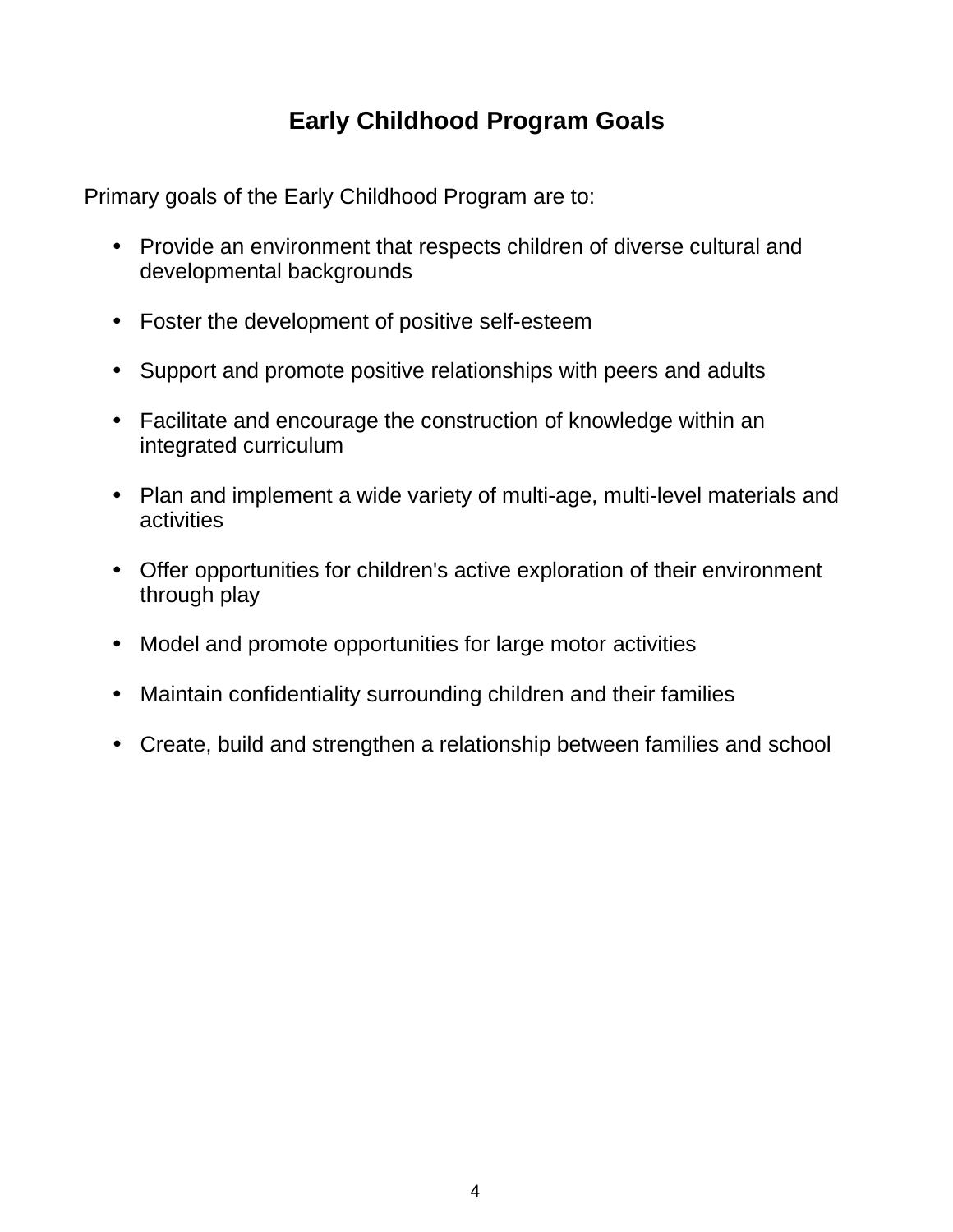#### **CURRICULUM**

The Early Childhood Programs of the Hamilton County Educational Service Center implement curriculum based on a philosophical framework of developmentally appropriate practice. The early childhood curriculum is aligned to the early learning content standards adopted by the State Board of Education. These programs address all areas of development--cognitive, physical, social, and emotional--by planning and providing curriculum that is both age appropriate and individually appropriate for each learner. Curriculum within the classrooms is "child-centered", emphasizing the development of the whole child. Curriculum decisions are based on the needs of children and the ways in which they learn. In addition, the individual and cultural diversity that is expected, appreciated and respected directly influences what is to be developmentally appropriate, responsive curriculum in the Early Childhood Programs of the Hamilton County Educational Service Center.

The preschool curriculum emphasizes the value of social interaction and provides opportunities for children to interact with peers and adults throughout the day. Multi-age class groupings, found in the Early Childhood Programs of the Hamilton County Educational Service Center, promote social interaction among individual children and peers while assisting children's progress to the next level of development. Through these social experiences with peers of varying age levels, children are provided with opportunities to develop understanding, learn cooperation and enhance language skills.

The classroom environment and curriculum is planned and prepared to involve children both mentally and physically in their own learning. Each child becomes actively involved with the curriculum during "Choice Time", an uninterrupted block of time of at least 60 minutes. These periods provide young children with the time they need to move, touch and explore their classroom. As children play within activity areas they are encouraged to make meaningful choices and decisions. While engaged in interactions with materials and peers, opportunities arise for social, emotional, physical and cognitive growth and learning to occur. During Choice Time teachers interact with individuals and small groups of children, helping to facilitate discovery, learning, problem-solving and the acquisition of concepts.

Activity areas typically found within each classroom include: a writing center, interactive charts, dramatic play, art, painting, computer, sand/water table, blocks, books, shelf games, listening center, math table and snack.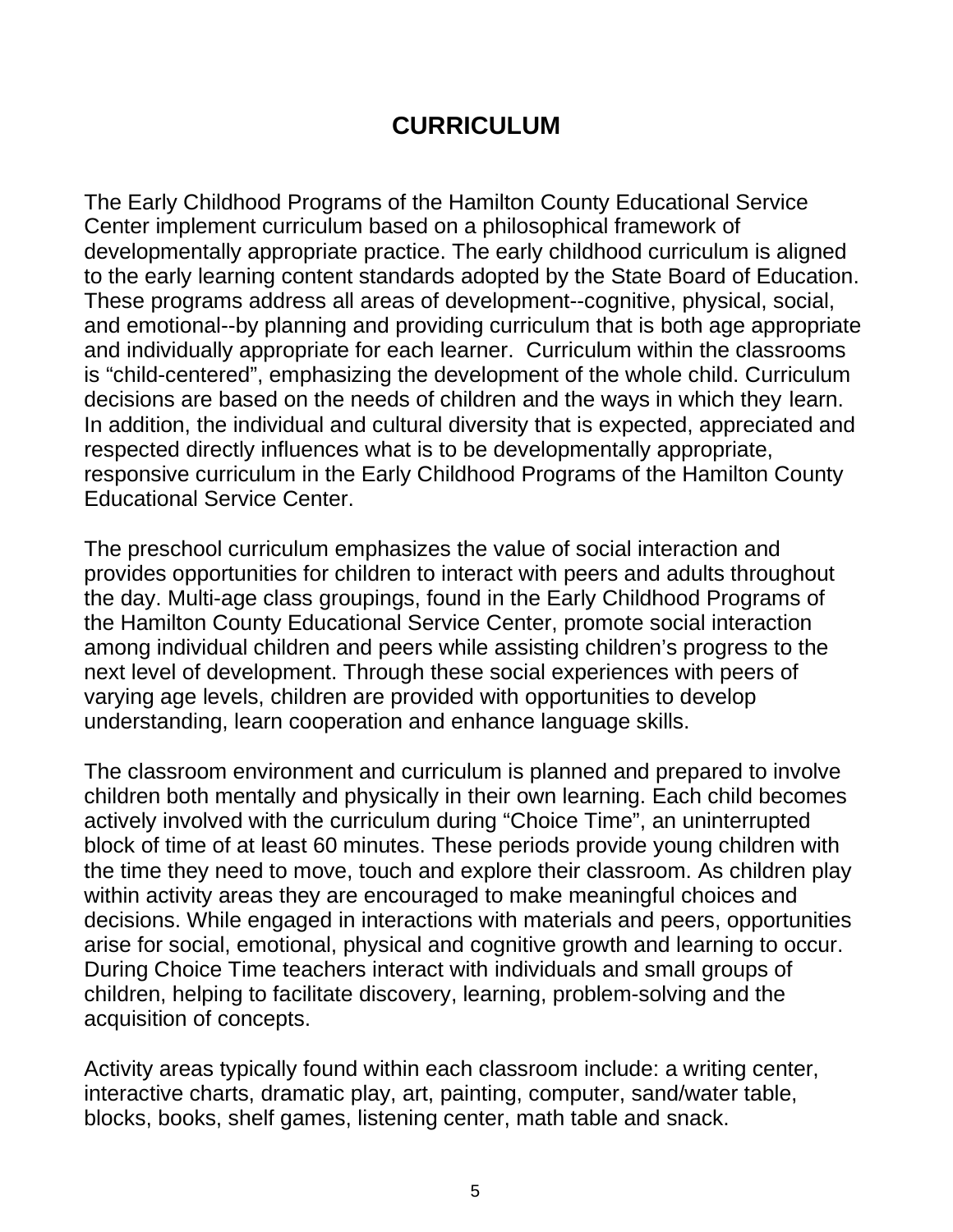Opportunities are also provided for children to participate in music, science, sensory experiences and movement activities. These activity areas are carefully planned to provide a variety of interesting and challenging "multi-level", "openended" materials and activities that support and encourage experimentation, exploration and inquiry. "Multi-level" materials may be used with children of varying ages, developmental levels and physical abilities. For example, colored wooden beads may be used for sorting, stringing, patterning, adding and/or subtracting depending on the needs of the learner. "Open-ended" activities are those that promote the development of thinking, reasoning, problem-solving and decision-making while de-emphasizing the notion of "right" and "wrong". For example, encouraging a child to make an airplane using paper, markers, crayons and scissors promotes higher level thinking and problem solving than providing him with a pre-drawn shape to "cut and color the right way".

Classroom teachers in the Early Childhood Program frequently utilize a strategy known as "thematic teaching" to present and integrate content across curriculum areas. Classroom themes, typically 2 to 3 weeks duration, are determined by the needs and interests of the group and are supported by quality children's literature. For example, if children were curious about caterpillars they found on the playground, their discovery may lead to a caterpillar theme based on the reading of The Very Hungry Caterpillar by Eric Carle. The theme would also be incorporated into a variety of classroom activity areas. For example, the children may play math games involving caterpillars, observe caterpillars in the science center, create their own caterpillars and butterflies in the art area and write stories about caterpillars in the writing center. Such connections between personal experience and classroom curriculum make learning meaningful for young children by providing opportunities to develop knowledge and skills within a relevant context.

As described, the Early Childhood Programs of the Hamilton County Educational Service Center strive to provide child-centered curriculum that accepts and respects each learner within the classroom. The curriculum in these programs is developed with careful consideration given to the needs, interests and learning style of each individual. This developmentally appropriate, responsive curriculum promotes feelings of success and competence while nurturing the enjoyment of learning in all young children.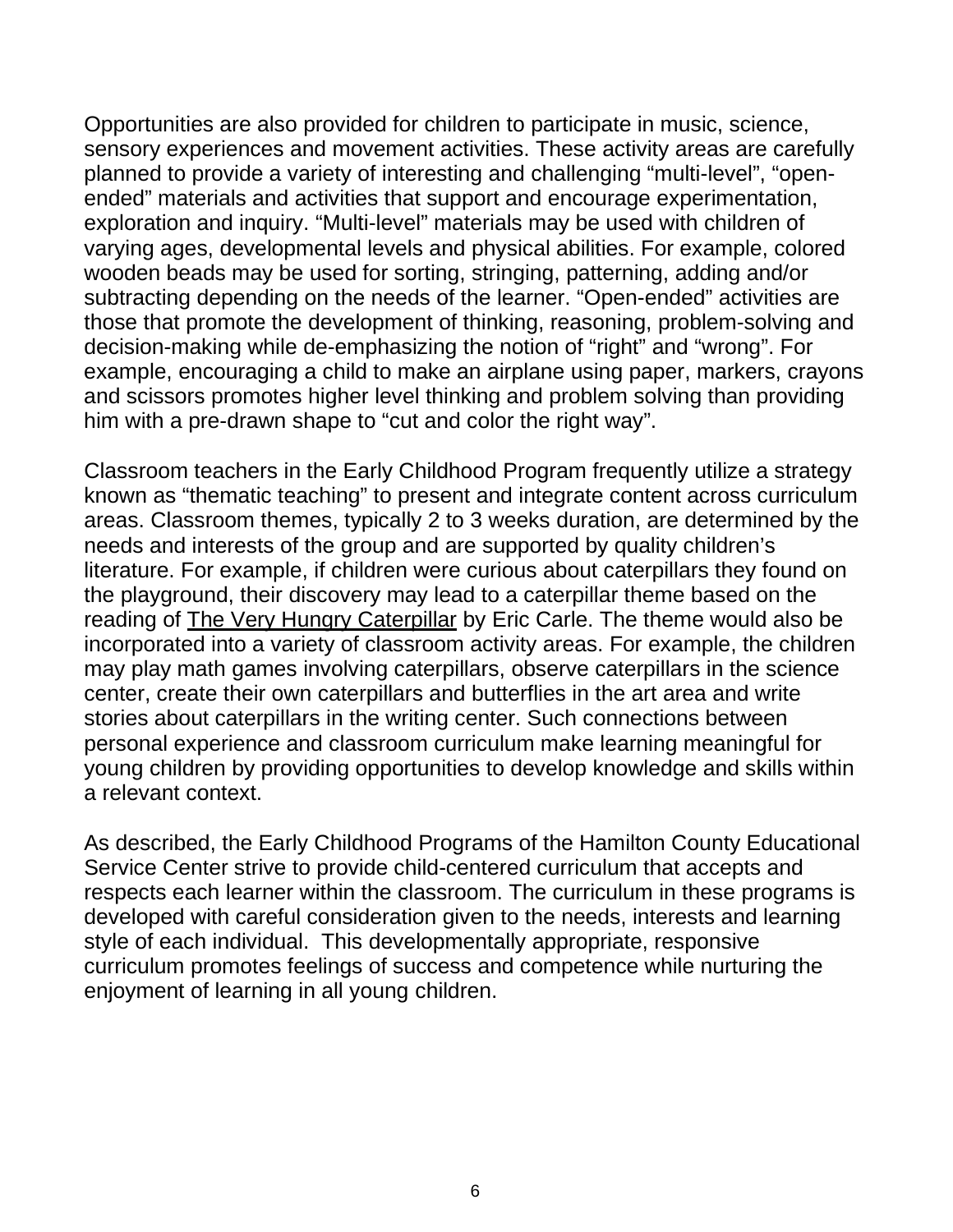**Program schedule varies**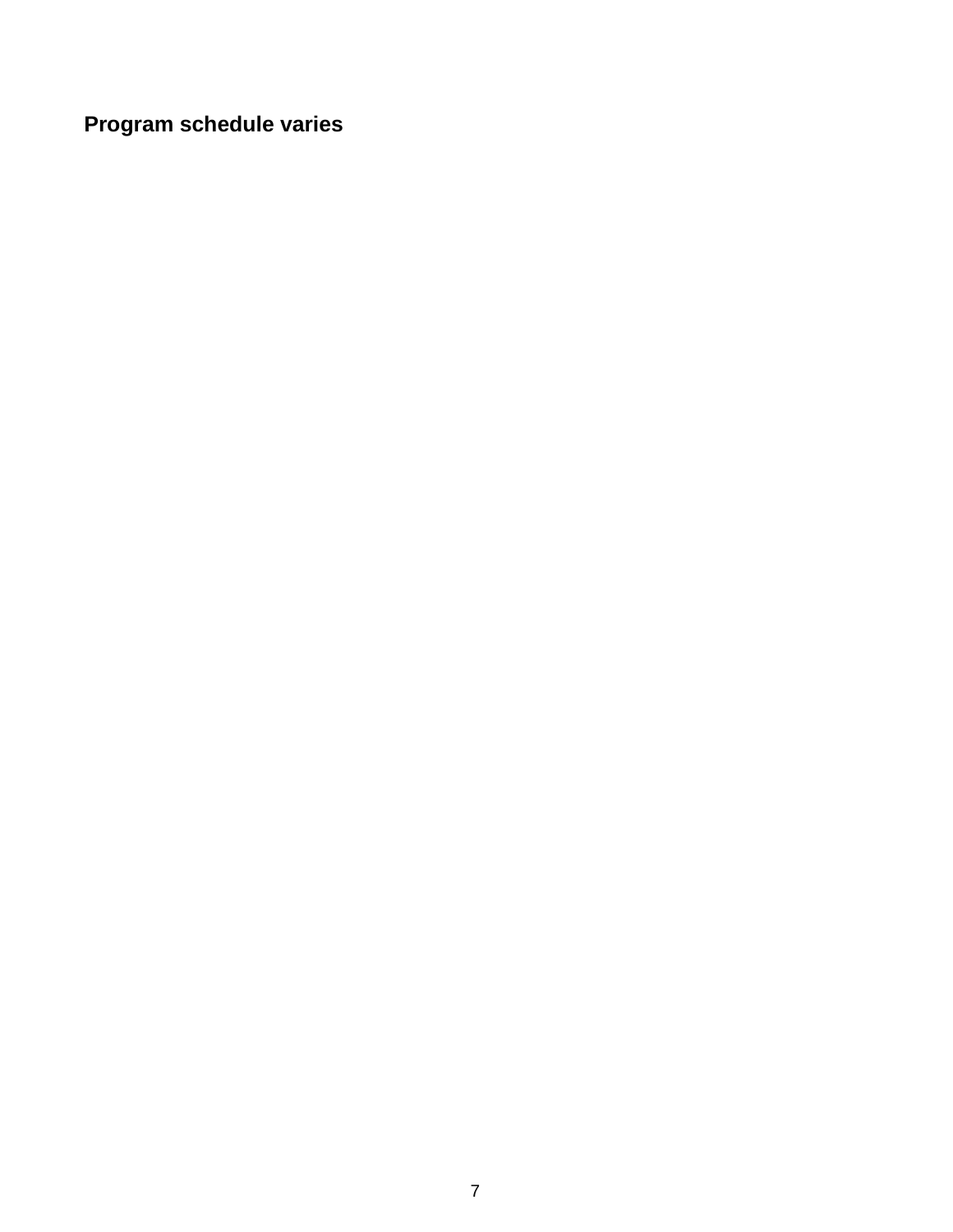#### **MANAGEMENT POLICY**

The goal of discipline is to help children build their own self-control and ultimately direct their own behavior. We recognize the important role self-esteem plays in this process and strive to enhance each child's positive feelings of self. Each child's emotional needs and feelings are respected within the classroom setting.

Clear and reasonable ground rules are established for each child's safety and to protect the rights of all children. The rules are few in number and are frequently discussed in the classroom. When ground rules are broken they are clearly and firmly restated. When a child is in a conflict situation, he is encouraged to verbalize his anger or concerns. When a child infringes on the rights of another, the other child is encouraged to talk about how he feels. Problem-solving techniques are encouraged in the classroom during which time the teacher often acts as a facilitator, helping young children express feelings and generate solutions.

Classroom environments are structured to encourage positive behavior; redirection of children occurs in a positive manner, keeping in mind the child's interests and motives. Teacher intervention in potential problem situations is well-timed and logical consequences of behaviors are implemented. Physical punishment is not used.

If behavior problems persist, an individual behavior management program will be developed with parent participation. Ongoing discussions will occur to review possible solutions and alternatives.

8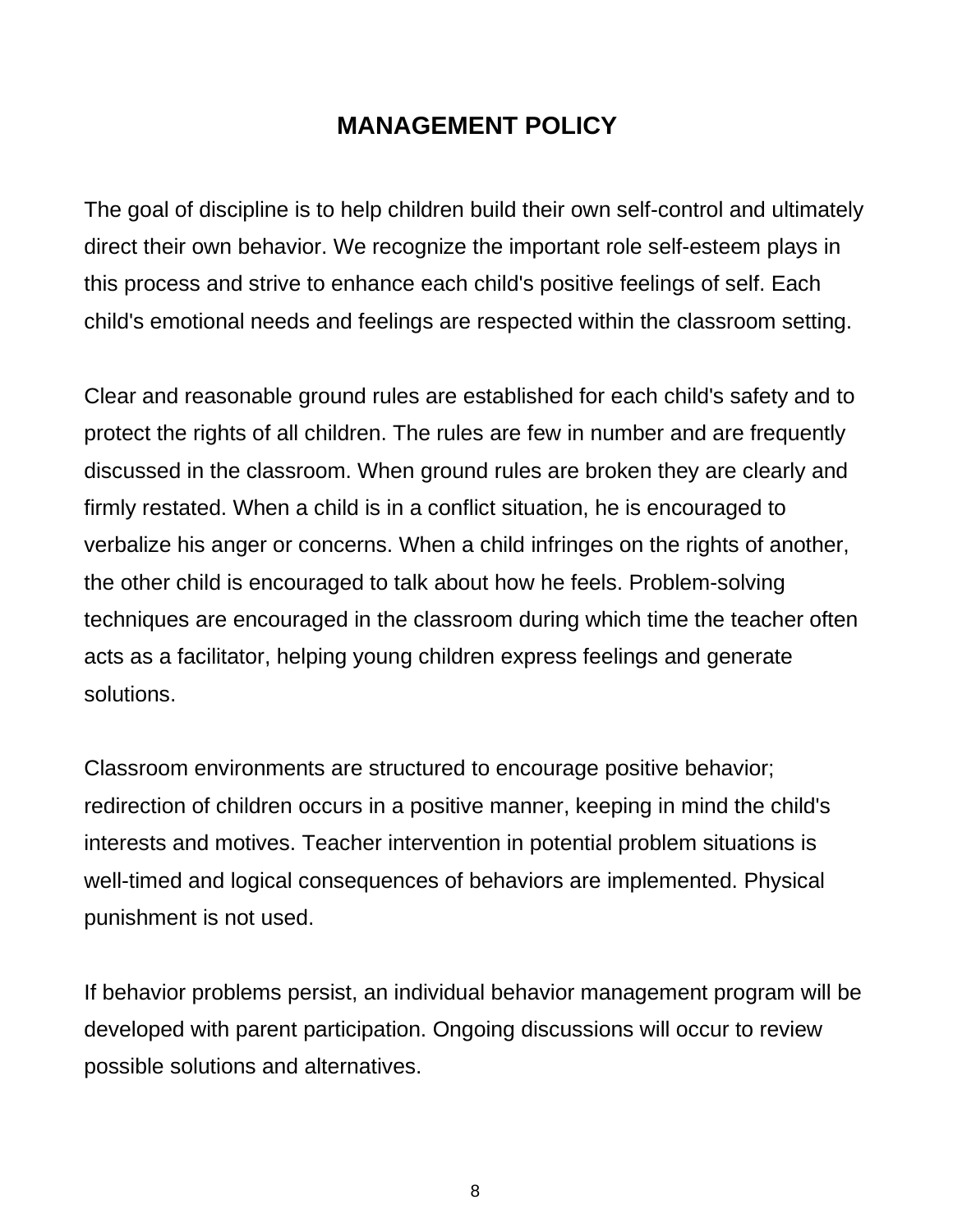# **OHIO LICENSING GUIDELINES**

The following are the behaviors that shall not occur under the Ohio Licensing Early Childhood Guidelines:

- There shall be no cruel, harsh, corporal punishment or any unusual punishments such as, but not limited to: punching, pinching, shaking, spanking, or biting.
- No discipline shall be delegated to any other child.
- No physical restraints shall be used to confine a child by any means other than holding a child for a short period, such as in a protective hug, so that the child may regain control.
- No child shall be placed in a locked room or confined in an enclosed area such as a closet, a box, or a small cubicle.
- No child shall be subjected to profane language, threats, and derogatory remarks about himself, his family, or other verbal abuse.
- Discipline shall not be imposed on a child for failure to eat or for toileting accidents.
- Techniques of discipline shall not humiliate, shame, or frighten a child.
- Discipline shall not include withholding food, rest, or toilet use.
- Separation, when used as discipline shall be brief in duration and appropriate to the child's age and developmental ability and the child shall be within sight and hearing of a preschool staff member in a safe, lighted and well-ventilated space.

The center shall not abuse or neglect children and shall protect children from abuse and neglect while in attendance in the preschool program.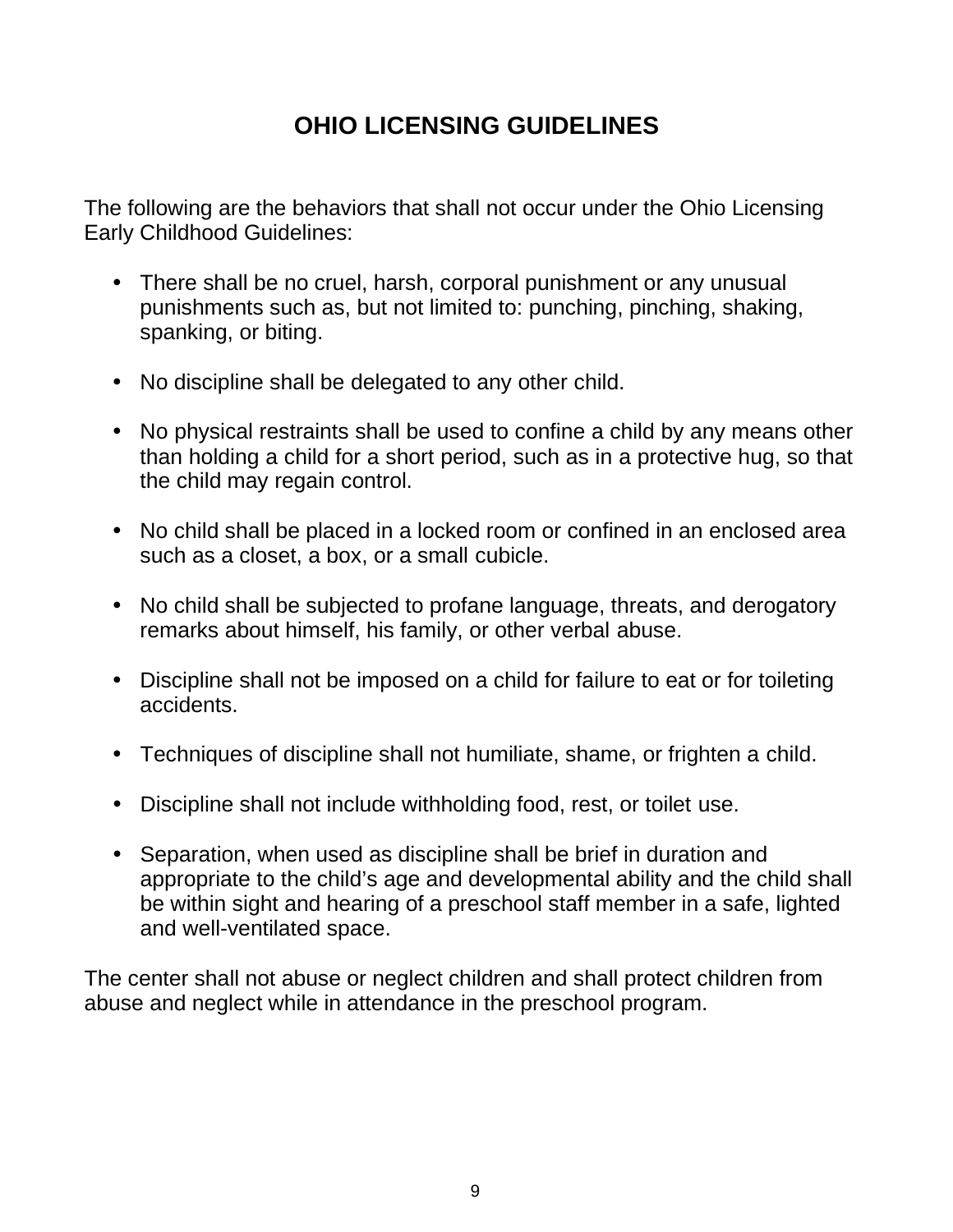### **SAFETY OF CHILDREN**

- Children will be supervised by a faculty member at all times throughout the day.
- The outside play area will be supervised so that all children are visible to a member of the teaching staff at all times. Children will be supervised going to and coming from the outside play area and the classroom.
- Written notification from the parent is required when a change (i.e. time, driver) occurs in your child's regular transportation plan. No exceptions will be made to this policy.
- A monthly fire drill will be held.
- Emergency plans are posted in the classrooms in the event of a tornado or fire.
- A faculty member trained in first aid and recognition of communicable diseases is available at all times. A first aid kit is always on site.
- A registered nurse acts as a consultant to the school program as needed.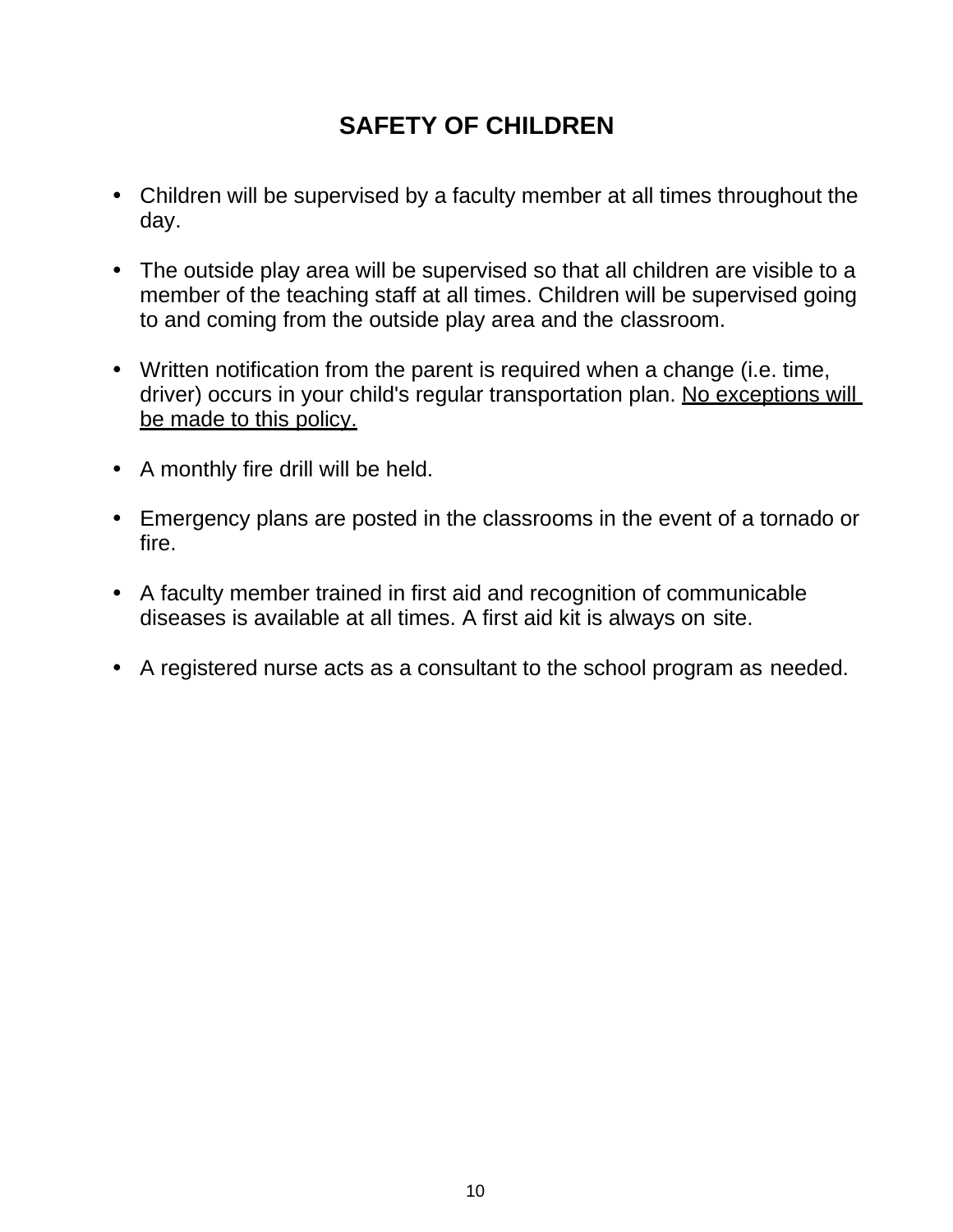# **FIELD TRIP GUIDELINES**

In the event of a field trip, the following precautions will be taken to ensure each child's safety:

- A first aid box which meets requirements of Ohio licensing rules will be available.
- A faculty member trained in first aid will be present.
- Each child will have identification attached to himself/herself containing the school's name, address and telephone number and child's name when required.
- An adequate number of adults will participate in each experience. This number will be determined by class size, class make-up and teacher's judgment.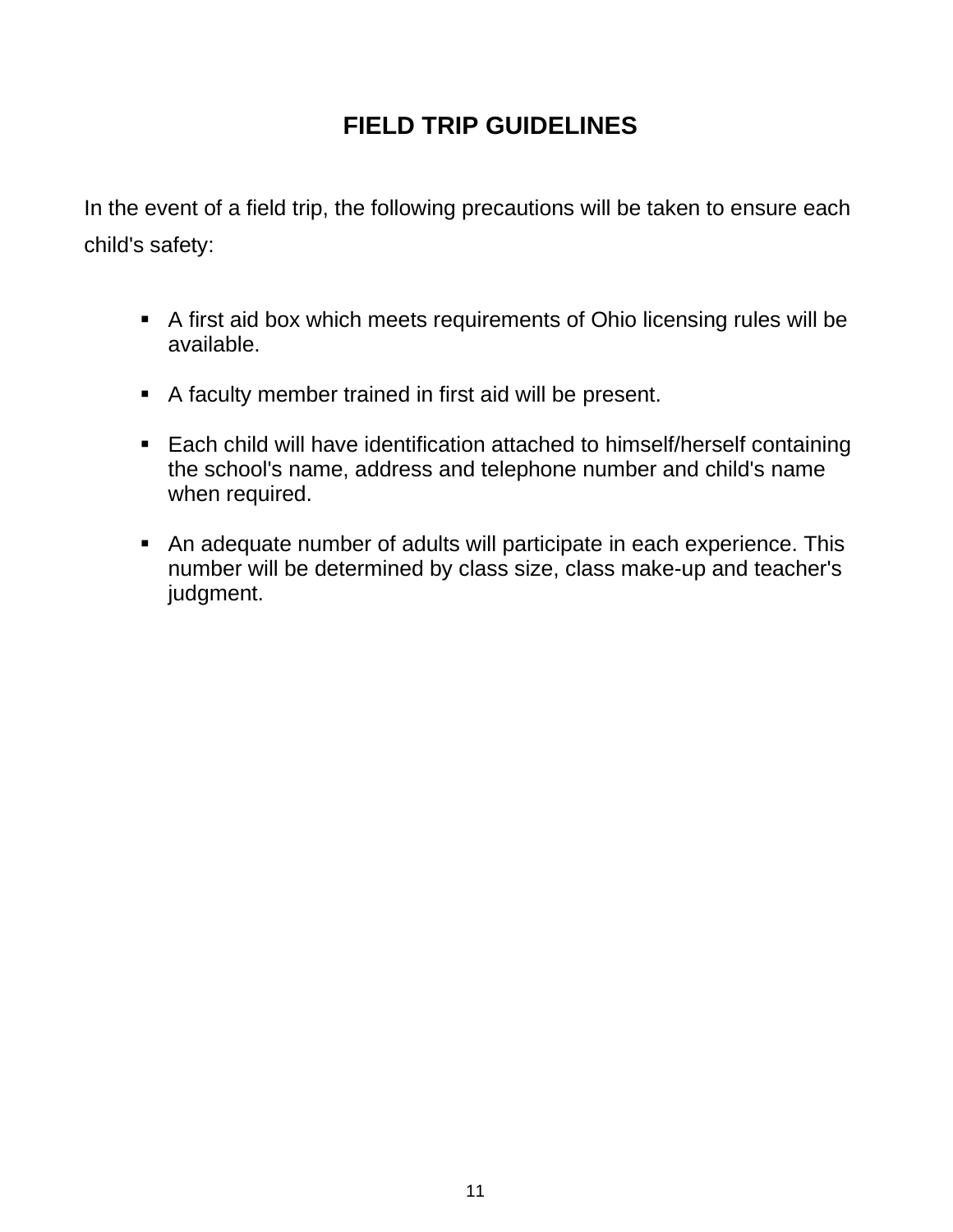### **SHARING INFORMATION**

Young children are often affected by events and changes in their environment. Children may not be able to express their feelings or relay significant information. In order to help your child deal with changes, please keep us informed of any events such as:

- Illness or hospitalization of family members
- Pregnancies and births
- Deaths of family members or close friends
- Changes in family structure within the home
- Plans for moving
- Extra stimulation such as visitors or celebrations
- Change of address or phone number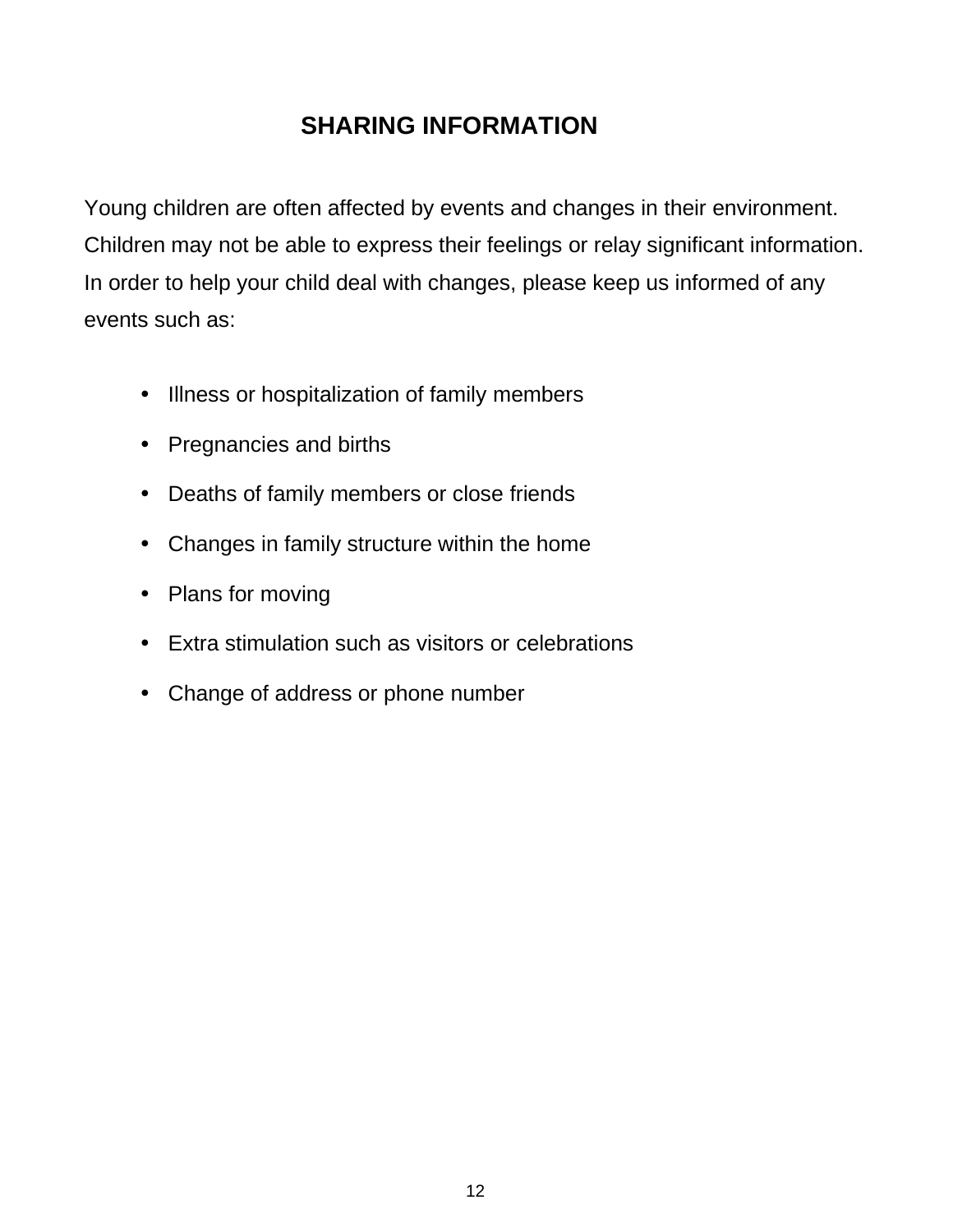## **PARENT INVOLVEMENT**

We believe parent participation is a vital component of a child's school experience. Parents provide valuable input that helps to ensure a successful transition between home and school. Parents are encouraged to become actively involved in the preschool setting.

- A parent questionnaire, completed prior to entry into the program, provides important information about each child.
- Home visits provide parents and teachers with an opportunity to exchange information and interact with children on an individual basis. A home visit is scheduled for each child prior to the beginning of school.
- Parents are welcome to observe and visit classrooms. If a parent plans to stay for an entire class session, please arrange the visit in advance with the classroom teachers.
- Parent conferences are held twice a year. Additional conferences may be scheduled at the request of parent or teacher.
- Parents are welcome to become involved in informal ways such as sharing a cultural heritage or special talent with a class, going on a field trip and/or volunteering in the classroom.
- A policy and procedure manual for the Hamilton County Educational Service Center Early Childhood Program is available for parent review.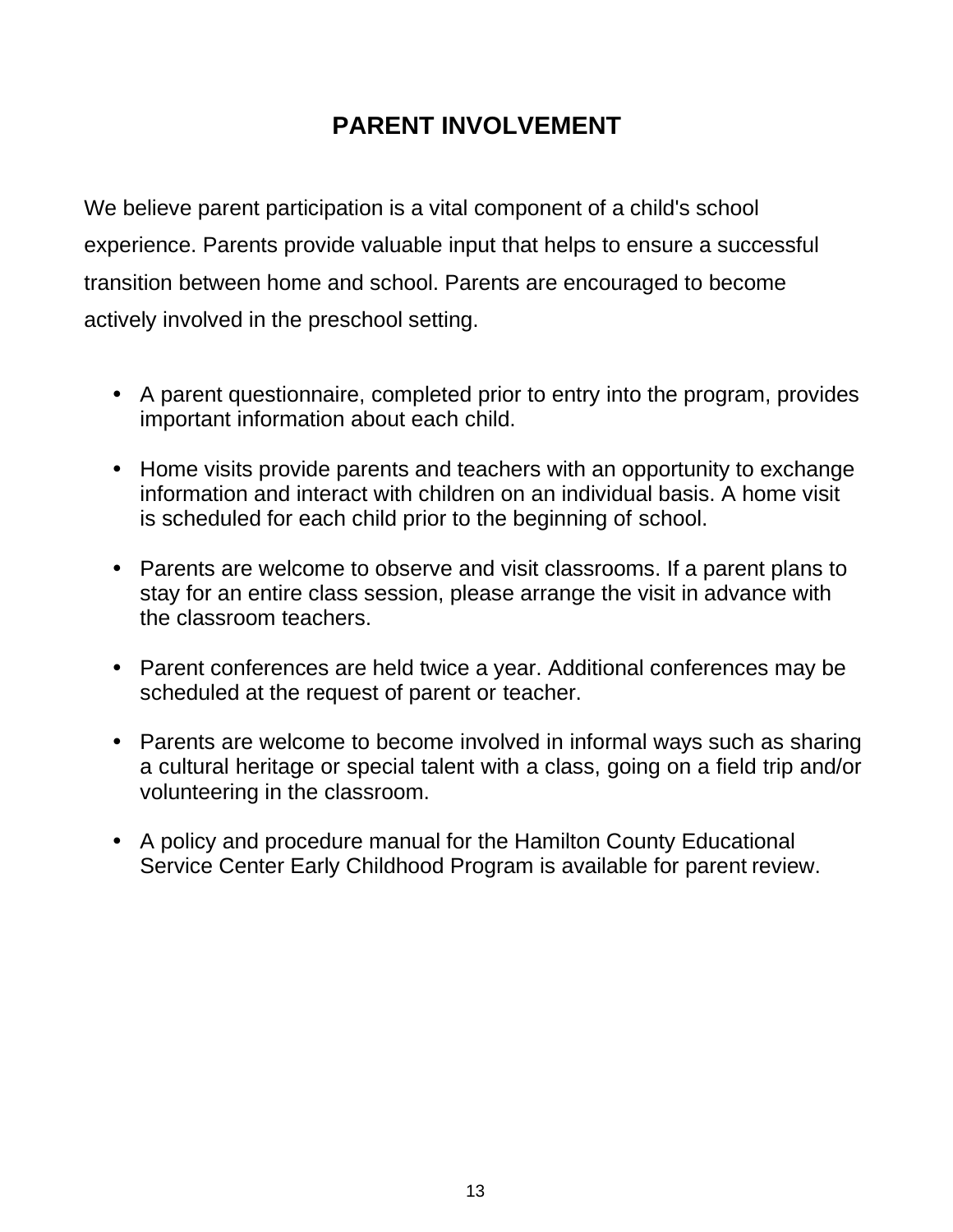### **COMPLAINT PROCEDURE**

If a parent wishes to file a complaint about the Early Childhood Program, the following hierarchy should be followed:

- Discussion with the Early Childhood Educator at the Early Childhood Center.
- Discussion with the HCESC Early Childhood Supervisor (674-4200).
- Discussion with the Ohio Department of Education: Early Learning and School Readiness Division (614-466-0244).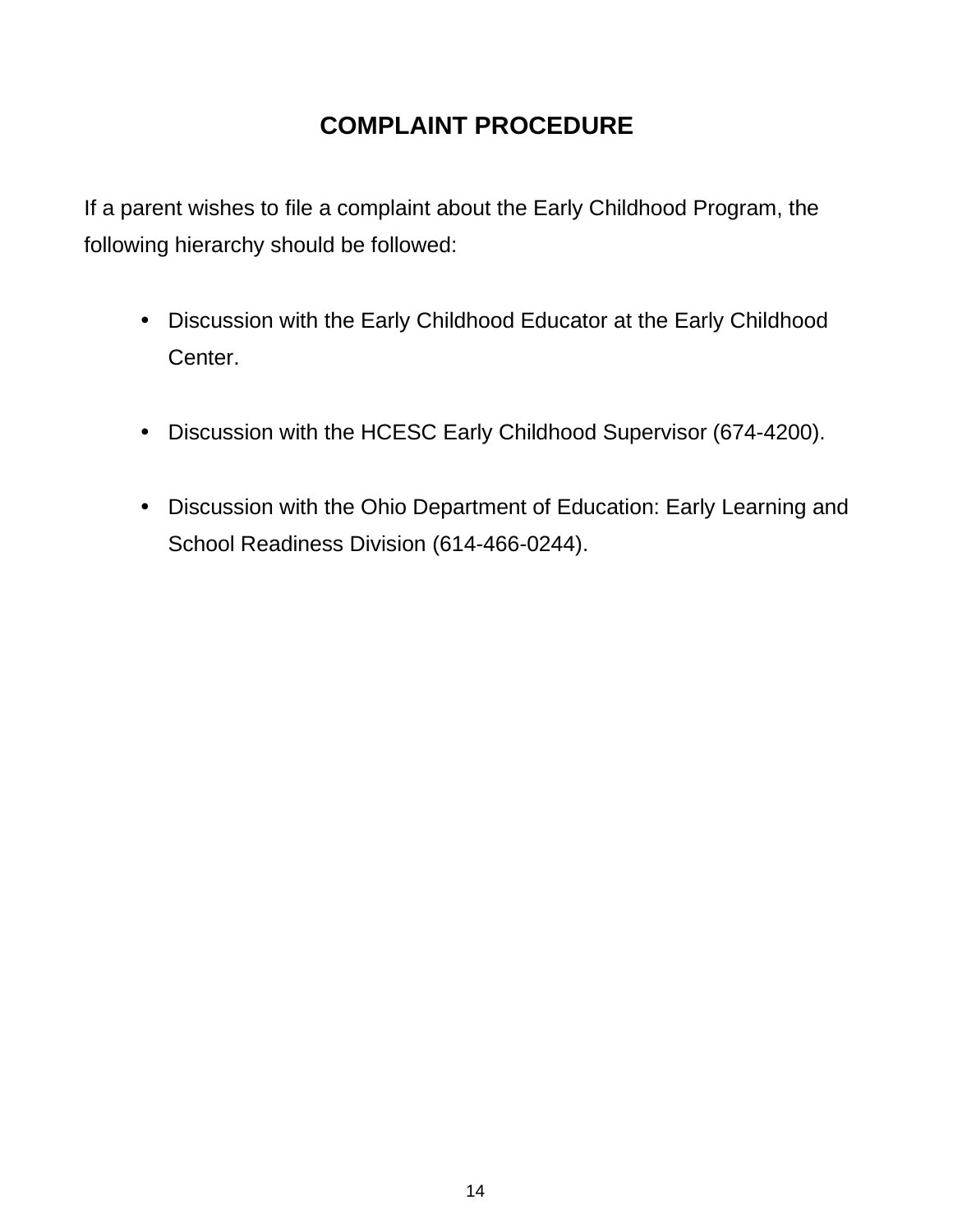**Faculty Class Size Eligibility Varies**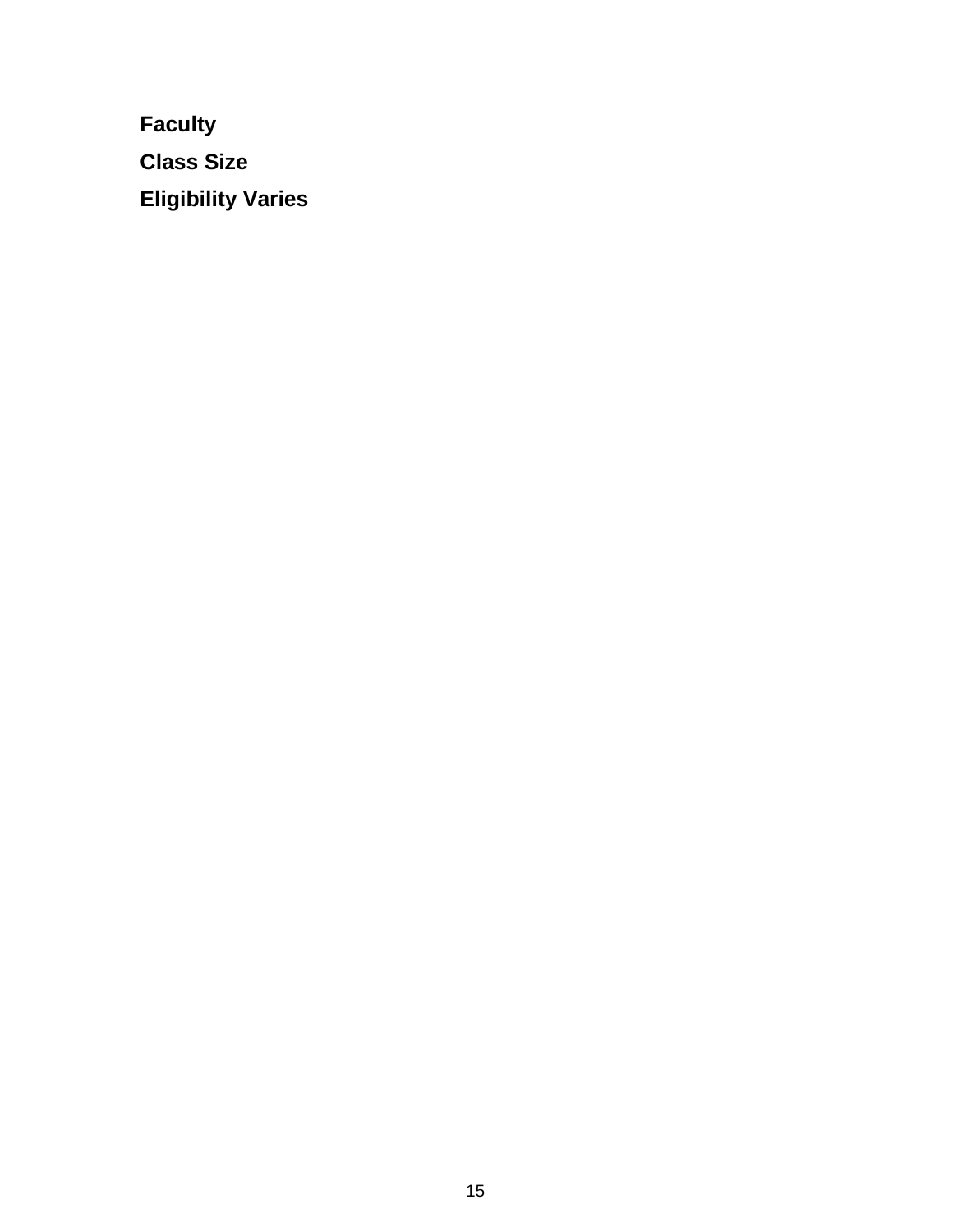**Arrival and Dismissal** 

**Attendance** 

**Transportation Varies**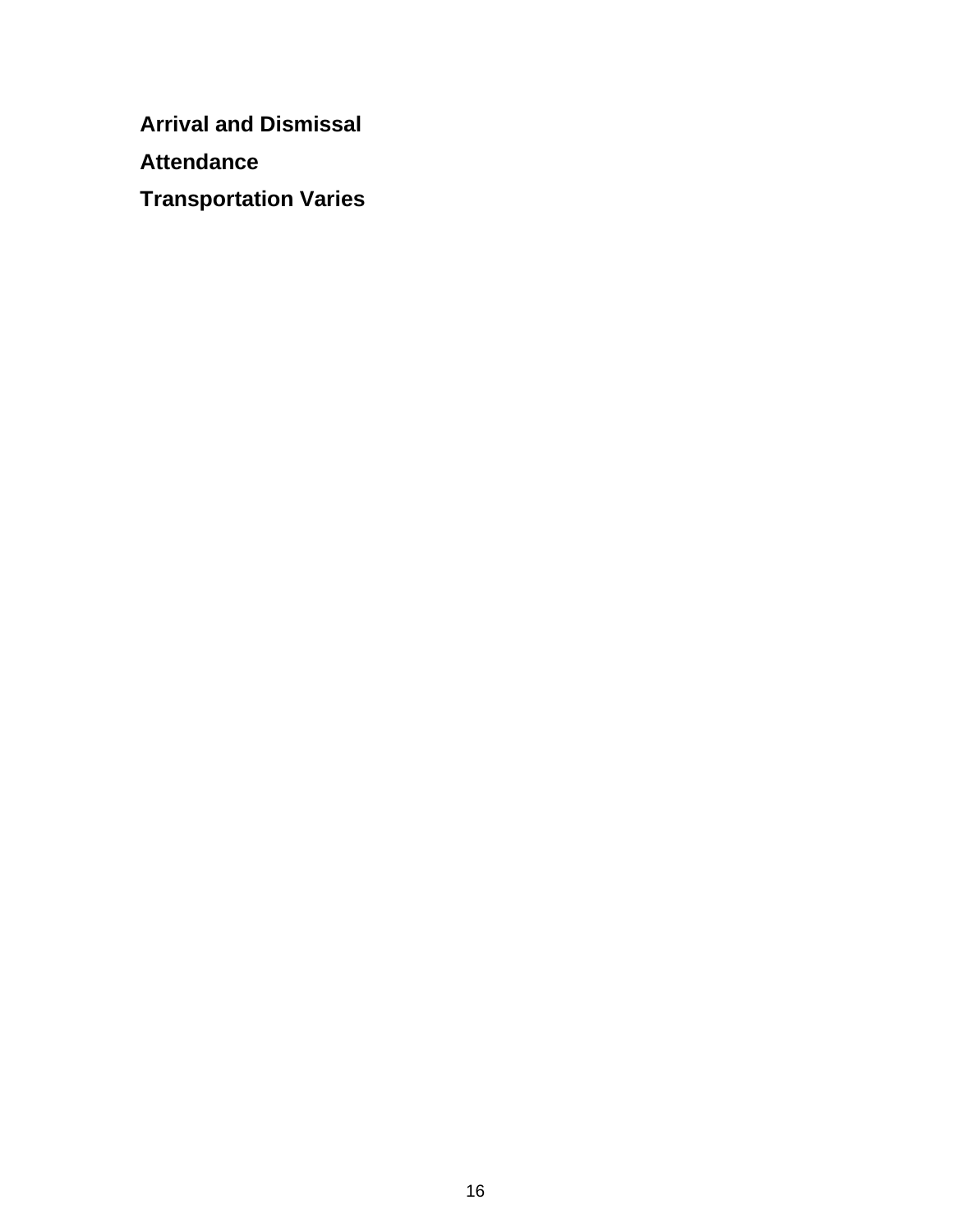**Tornado Watches and Warnings School Closing Information Varies**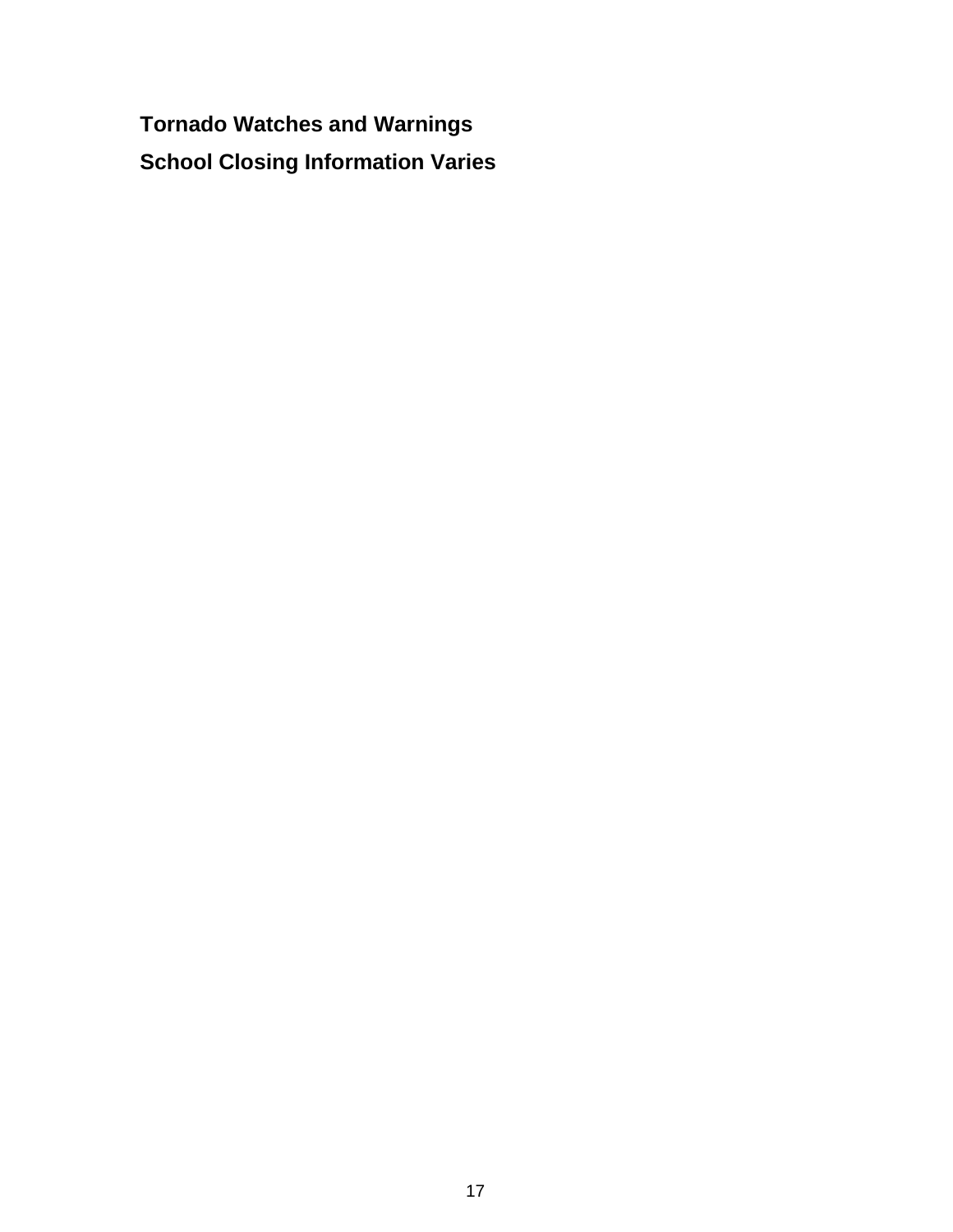### **MEDICAL POLICY**

The Ohio Department of Education Rules for Preschool Program requires that each child have on file:

- 1. a medical form completed by a licensed physician prior to the date of admission or not later than thirty days after the date of admission and annually from the date of examination thereafter;
- 2. dentist's name and phone number on the Emergency Medical Authorization form;
- 3. physician's and dentist's authorization and written instructions to administer prescription medication to a child enrolled in the program;
- 4. immunization record as required by section 3313-67 of the Revised Code, which record shall include immunization required by section 3313.671 of the Revised Code.

# **MEDICAL EMERGENCY PLAN**

Each child is required to have a current emergency card and an emergency medical authorization form on file. These forms must be completed and returned by the first day of school. Any child without these forms will not be permitted to attend class.

In the event of an emergency, the following procedures will be taken:

- Parents will be contacted immediately unless the situation is lifethreatening. In this case, 911 will be called before attempting to reach the parents.
- If efforts to reach the parents are unsuccessful, the faculty will follow instructions listed on the Emergency Medical Form.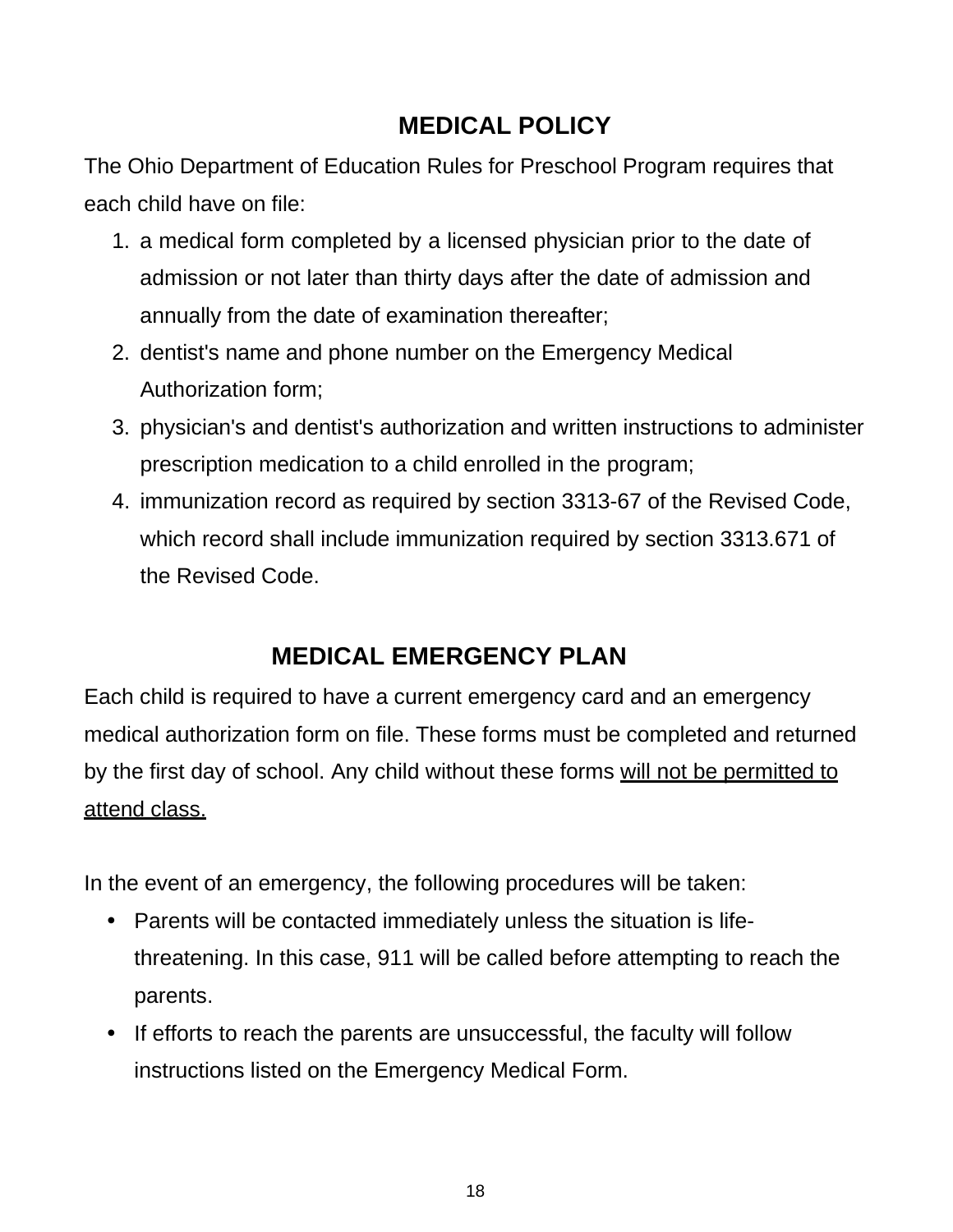#### **GENERAL GUIDELINES FOR KEEPING CHILDREN HOME FROM SCHOOL DUE TO ILLNESS**

It is sometimes difficult to decide when and how long to keep an ill child home from school. The timing of the absence is often important in order to decrease the spread of disease to others and to prevent your child from acquiring any other illness while his/her resistance is lowered. The following guidelines represent the more common childhood illnesses and the usual recommendations of the Hamilton County Educational Service Center School Nursing Services.

*CHICKEN POX:* A skin rash consisting of small blisters which leaves scabs. A slight fever may or may not be present. There may be blisters and scabs all present at the same time. Your child should remain home until all blisters have scabbed over, usually 5-7 days after the appearance of the first crop of blisters.

*COMMON COLD:* Irritated throat, watery discharge from the nose and eyes, sneezing, chilliness and general body discomfort. Your child should remain home if symptoms are serious enough to interfere with your child's ability to learn. Medical care should be obtained if symptoms persist beyond 7-10 days, fever develops, or nasal discharge becomes yellow or green.

**FEVER:** If your child's temperature is 100° F or greater (or 1 or 2 degrees above the child's normal temperature) (s)he should remain home until (s)he has been without fever for a full 24 hours. Remember fever is a symptom indicating the presence of an illness.

**FLU:** Abrupt onset of fever, chills, headache and sore muscles. Runny nose, sore throat, and cough are common. Your child should remain home from school until symptoms are gone and the child is without fever for 24 hours.

**HEAD LICE:** Lice are small grayish-tan, wingless insects that lay eggs called nits. Nits are firmly attached to the hair shafts, close to the scalp. Nits are much easier to see and detect than lice. They are small white specks which are usually found at the nape of the neck and behind the ears. Following lice infestation, your child may return to school after receiving treatment with a pediculicide shampoo, **AND ALL NITS HAVE BEEN REMOVED.**

**IMPETIGO:** Blister-like lesions which later develop into crusted pus-like sores. Your child should remain home from school until receiving 48 hours of antibiotic therapy and sores are no longer draining.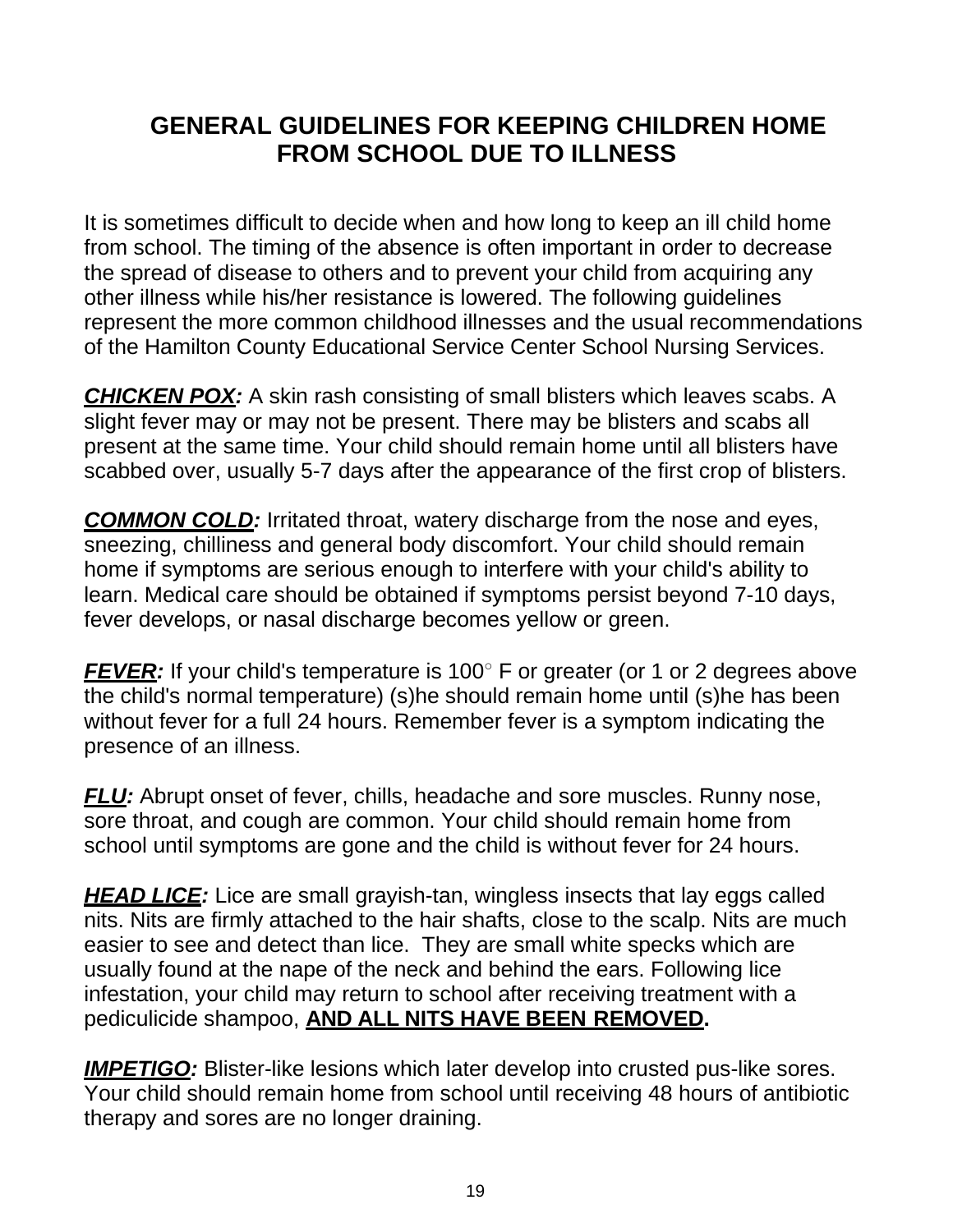**PAIN:** If your child complains, or behavior indicates, that (s)he is experiencing persistent pain, (s)he should be evaluated by a physician before your child is sent to school.

**PINKEYE:** Redness and swelling of the membranes of the eye with burning or itching, matter coming from one or both eyes, or crusts on the eyelids. Your child should remain home from school until receiving 24 hours of antibiotic therapy and discharge from the eyes has stopped. Spread of infection can be minimized by keeping the hands away from the face, using good hand washing practices, using individual washcloths and towels, and **NOT** touching any part of the eyes with the tip of the medication applicator while administrating the antibiotic ointment.

**SKIN RASHES:** Skin rashes of unknown origin should be evaluated by a physician before your child is sent to school.

*STREP THROAT AND SCARLET FEVER:* Strep throat begins with fever, sore and red throat, pus spots on the back of the throat, tender swollen glands of the neck. With scarlet fever there are all the symptoms of strep throat as well as a strawberry appearance to the tongue and rash of the skin. High fever, nausea and vomiting may also occur. Your child should remain home from school until receiving a full 24 hours of antibiotic therapy and until without fever or vomiting for 24 hours. Most physicians will advise rest at home 1-2 days after a strep infection.

Antibiotics ordered for strep infections are to be taken for 10 days or until all medication is gone. Only when these directions are followed correctly is the strep germ completely eliminated from the body, no matter how well the child feels after the first few days of receiving medication.

#### *VOMITING AND DIARRHEA (INTESTINAL VIRAL INFECTIONS):*

Stomachache, cramping, nausea, vomiting and/or diarrhea, possible fever, headache, and body aches. Your child should remain at home until without vomiting, diarrhea or fever for a full 24 hours. If your child has had any of these symptoms during the night, (s)he should not be sent to school the following day.

#### **PLEASE KEEP THESE GUIDELINES FOR FUTURE REFERENCE**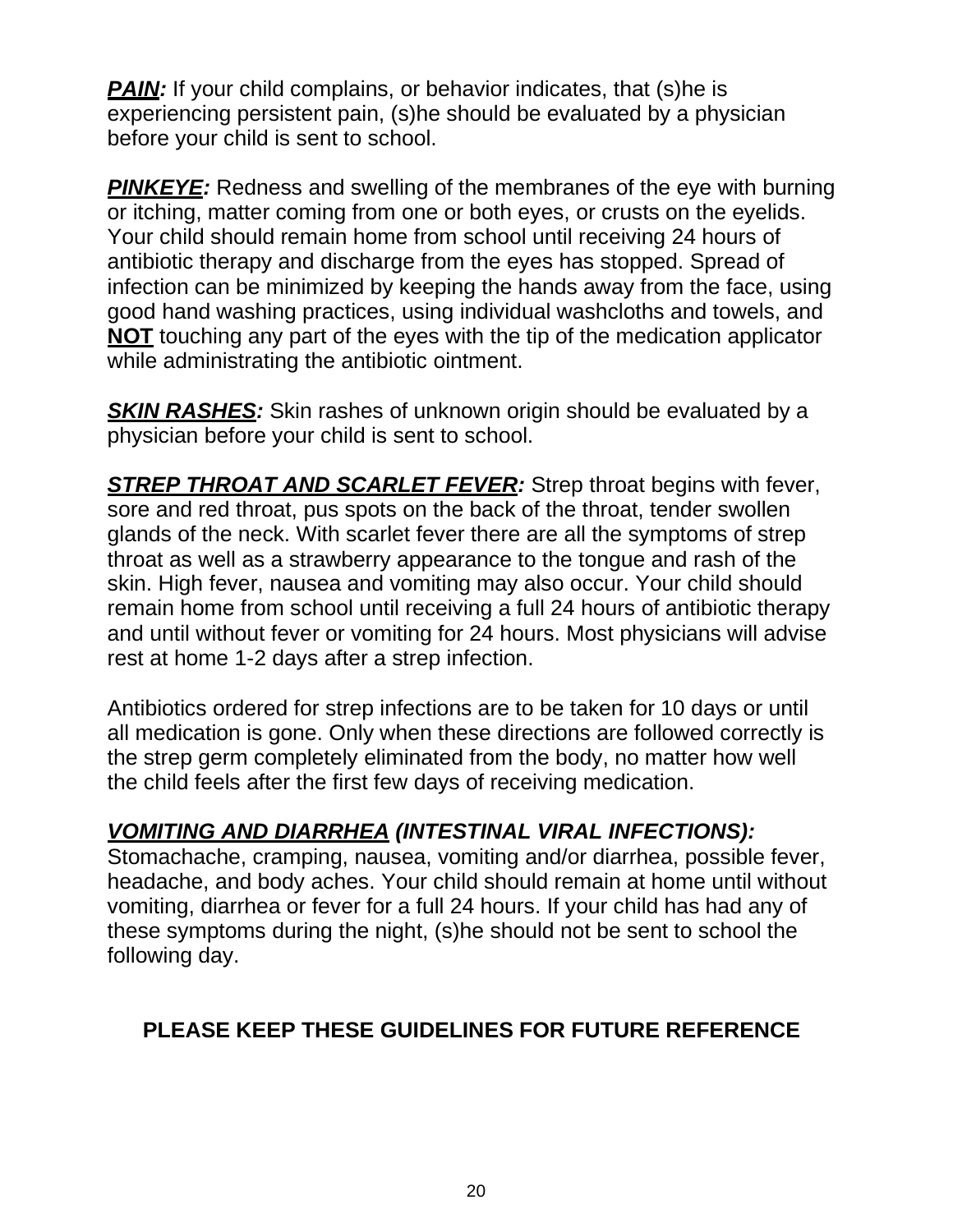#### **Covid19 Sick Child Policy Addendum Due to Covid19, the Sick Child policy has been expanded to include the following:**

- A child with a fever of 100 or higher in the past 72 hours (3 days) may not attend school.
- To return to school after an illness, the child needs to be fever free for 72 hours (3 days), without the use of fever reducing medication like Tylenol, or ibuprofen.
- A child with a temperature over 100 degrees, an unexplained cough, or a sore throat, may be immediately sent home from school. **Children will need to be picked up by a designated adult or parent within 45 minutes of notification from the school.**
- If the child, or someone in the child's house has been exposed to Covid19, a 14-day home quarantine is recommended by the CDC. Please let your child's teacher and/or program supervisor know of the exposure.
- If the child, or someone in the child's house has been diagnosed with Covid19, the child should not attend school until 10 days after the confirmation of the diagnosis AND the child has been fever free for 72 hours (3 days) without the use of Tylenol, or Ibuprofen, AND respiratory symptoms have improved. Please let your child's teacher and/or program supervisor staff know of any confirmed Covid19 diagnosis.

#### **The above criteria are in addition to the standard Sick Child policy below:**

Your child will not be able to attend school if any of the following symptoms are present:

- a temperature over 100 degrees. If your child feels warm or is complaining about being warm, take their temperature.
- a rash or other suspected contagious disease. Any rash or illness should be diagnosed by a healthcare provider. If a child is sent home with a rash or suspected contagious disease, a note from a healthcare provider will be required before the child can return to school.
- a sore throat. A sore throat lasting more than 24 hours should be examined by a healthcare professional.
- a draining red/pink eye.
- vomited or had diarrhea in the last 24 hours.
- evidence of head lice.

If you have any questions regarding whether your child should stay home for health-related reasons, please call your child's teacher and/or the program supervisor.

Staff will perform health checks on the children each day. If signs of communicable disease or other illness are observed, the parent will be contacted to pick-up the child immediately. Signs observed may include: fever, cough, rash, diarrhea, vomiting, head lice, scabies, pink eye, impetigo or ring-worm. Head lice, scabies, pink eye, impetigo or ringworm must be treated. **A child must be free of these symptoms twenty-four hours before returning to school**. **Evidence of treatment must be submitted to the teacher**. In cases of communicable disease, see your doctor and follow your doctor's advice.

#### For the Protection of the students and the staff, **Please, do not send your child to school when they are ill.**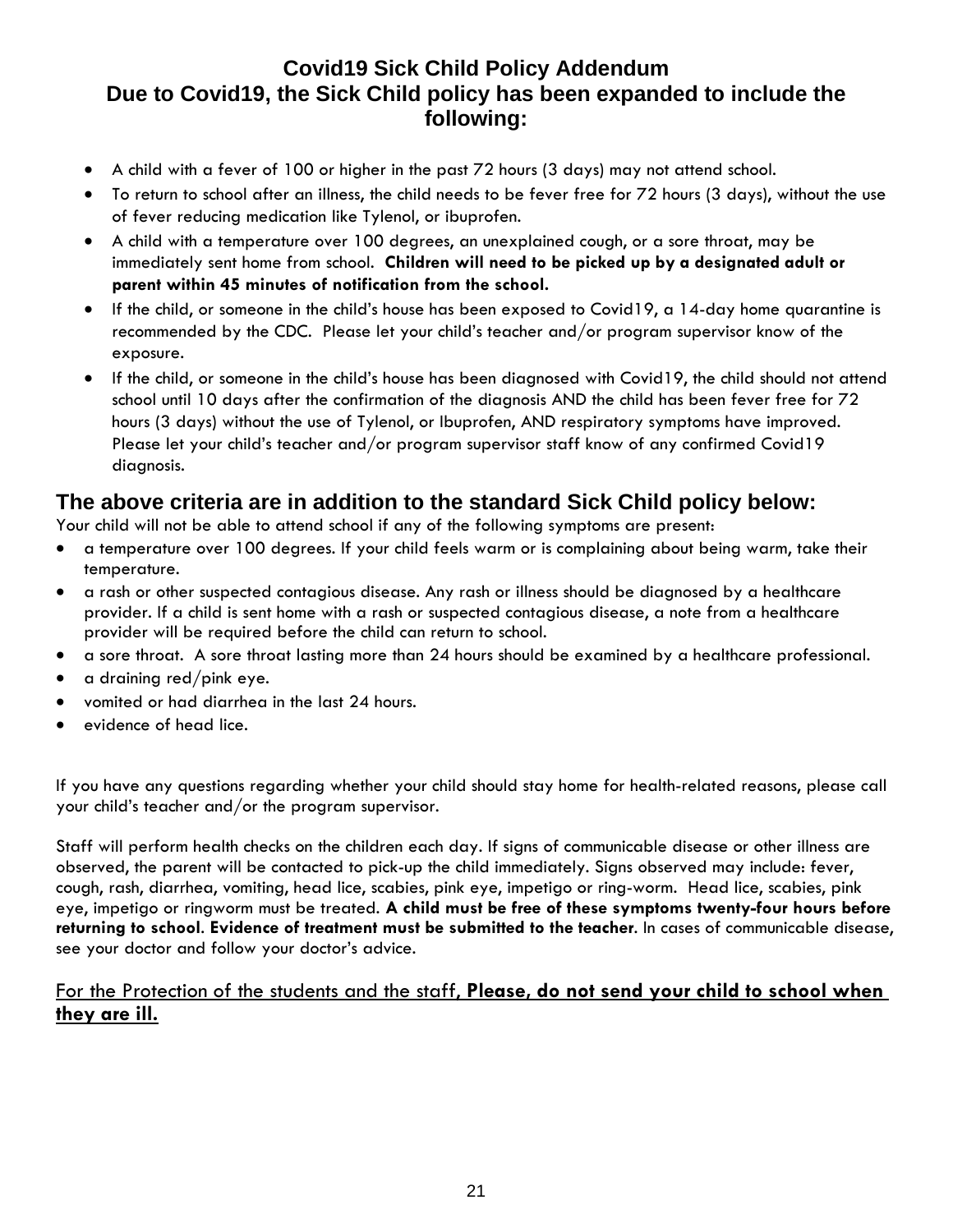### **POLICY ON CHILD ABUSE AND NEGLECT**

In compliance with Section 2151.421 of the Ohio Revised Code, any employee of the Hamilton County Educational Service Center who is acting in his or her official or professional capacity, and knows or suspects that a child under eighteen years of age or a physically or mentally handicapped child under twenty-one years of age has suffered any wound, injury, disability or condition of a nature that reasonably indicates abuse or neglect of the child shall immediately report that knowledge of suspicion to the Hamilton County Department of Human Services by calling 241-KIDS (5437), or to the Department of Human Services or the local law enforcement department where the child resides.

Following the oral report, the employee shall immediately report to the principal/ administrator of the building in which the employee is located or in which the child is enrolled and to the Hamilton County Educational Service Center designated coordinator, that a report has been made. It shall be the responsibility of the designated coordinator to assist the employee or district administrator in any way necessary to insure that established procedures are followed and to serve in a supportive and advisory role to better insure the cooperation of the agency or departments involved.

Within twenty-four hours of the oral report, the employee shall prepare and send a written report (Form SS120) to the agency receiving the oral report and the Hamilton County Educational Service Center designated coordinator.

Any report made as a result of the policy and Ohio Revised Code, section 2151.421 shall be maintained as confidential and available only to the person initiating the complaint, the Hamilton County Educational Service Center designated coordinator, the Superintendent of schools, Board of Education and legally constituted authorities entitled to said report pursuant to section 2151.421 of the Ohio Revised Code. Procedural guidelines for execution of this policy shall be contained in the employee handbook published by the Hamilton County Educational Service Center.

Immunity from civil and/or criminal liability for reports of child abuse and neglect is provided by ORC 2151.421. Failure to report suspected child abuse and neglect shall be subject to ORC 2151.99.